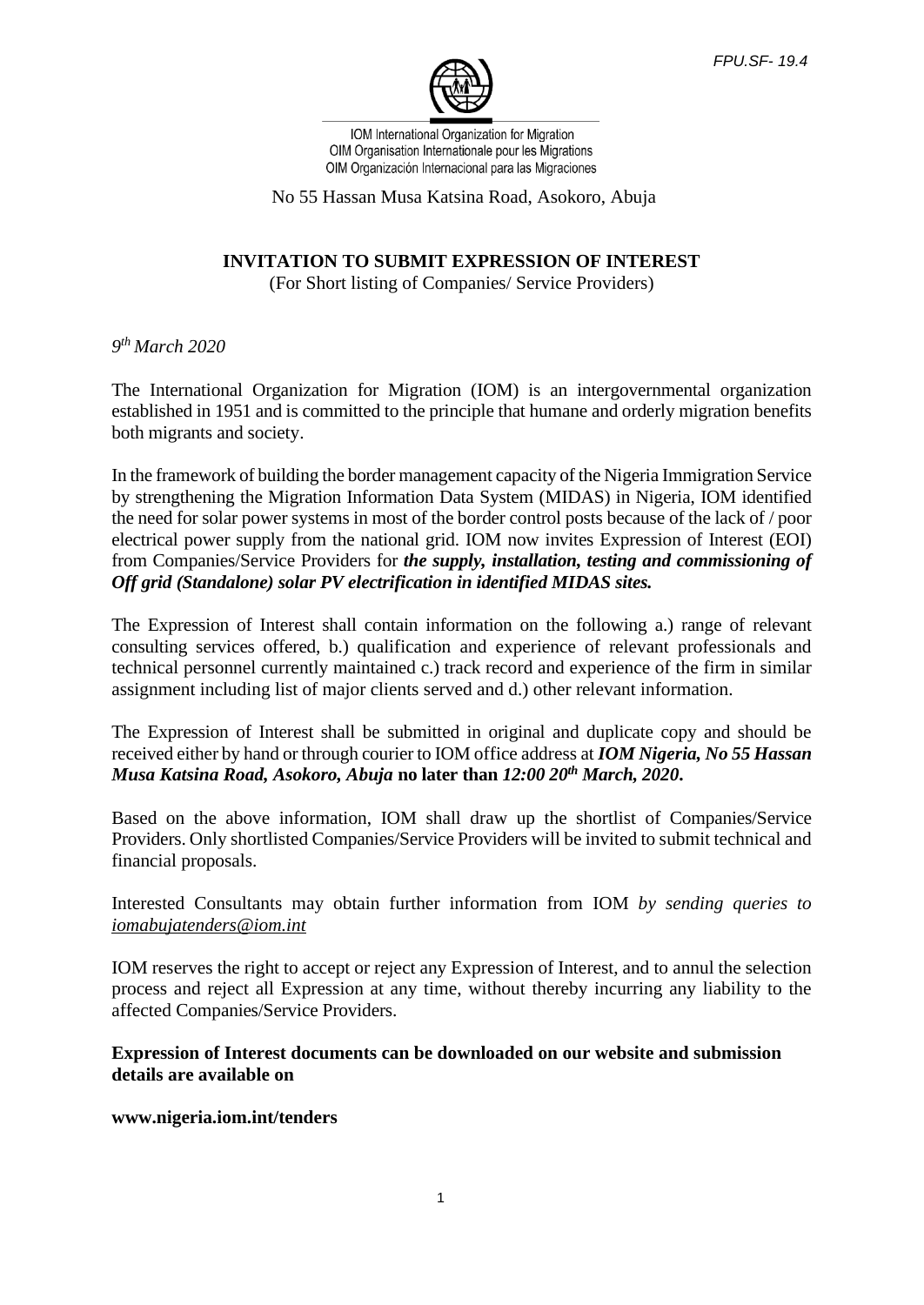

# **Brief Technical Description of solar power installation.**

The required task will mainly be supply, installation, testing and commissioning of off grid standalone solar PV electrification to identified MIDAS sites. Midas sites may vary from one location to another due to the demand assessment for that specific location. IOM consultancy team will present the vendor with a comprehensive load forecasting, details equipment specifications and both technical and structural drawings of the project.

Vendor will be expected to adhere to this specification but have the liberty to query the design if there are strong evidences that the solution may not perform to expectation. Vendor will be expected to verify the technical viability of the solution to be deployed before actual installation is carried out.

The requested EOI should briefly outline a typical implementation plan for an 18.6kW off-grid solar system in Gada, Sokoto State. (Ground Mounted PV, battery storage, Charge Controllers, Inverter and electrical wiring of 2 room office space), The outline should contain transportation timeframe, logistics, personnel distribution and general workplan using a Gantt chart. Please refer to **ANNEX A** for further documents to be submitted.

## **Guidelines for Submission**

This document contains instructions on the preparation and submission of the Application including Annex A: Bidder's Information.

- 1. A detailed description must be provided on how the requirements specified in this document match the capability, experience, knowledge and expertise of the Company/ Service Provider.
- 2. The Application must be submitted on one original and one copy and envelop must be marked "Original" and "Copy" as appropriate. If there are any discrepancies between the original and the copy the original governs. Both envelopes shall be placed in an outer envelope and sealed. The outer envelope shall be labeled with the submission address, reference number and title of the Project and name of the Company/Service Provider.
- 3. The Application must be submitted in the English language and in the format prescribed by IOM. All required information must be provided, responding clearly and concisely to all the points set out. Any application which does not fully and comprehensively address this Request for Expression of Interest may be rejected.
- 4. The Application document should comprise of the following: